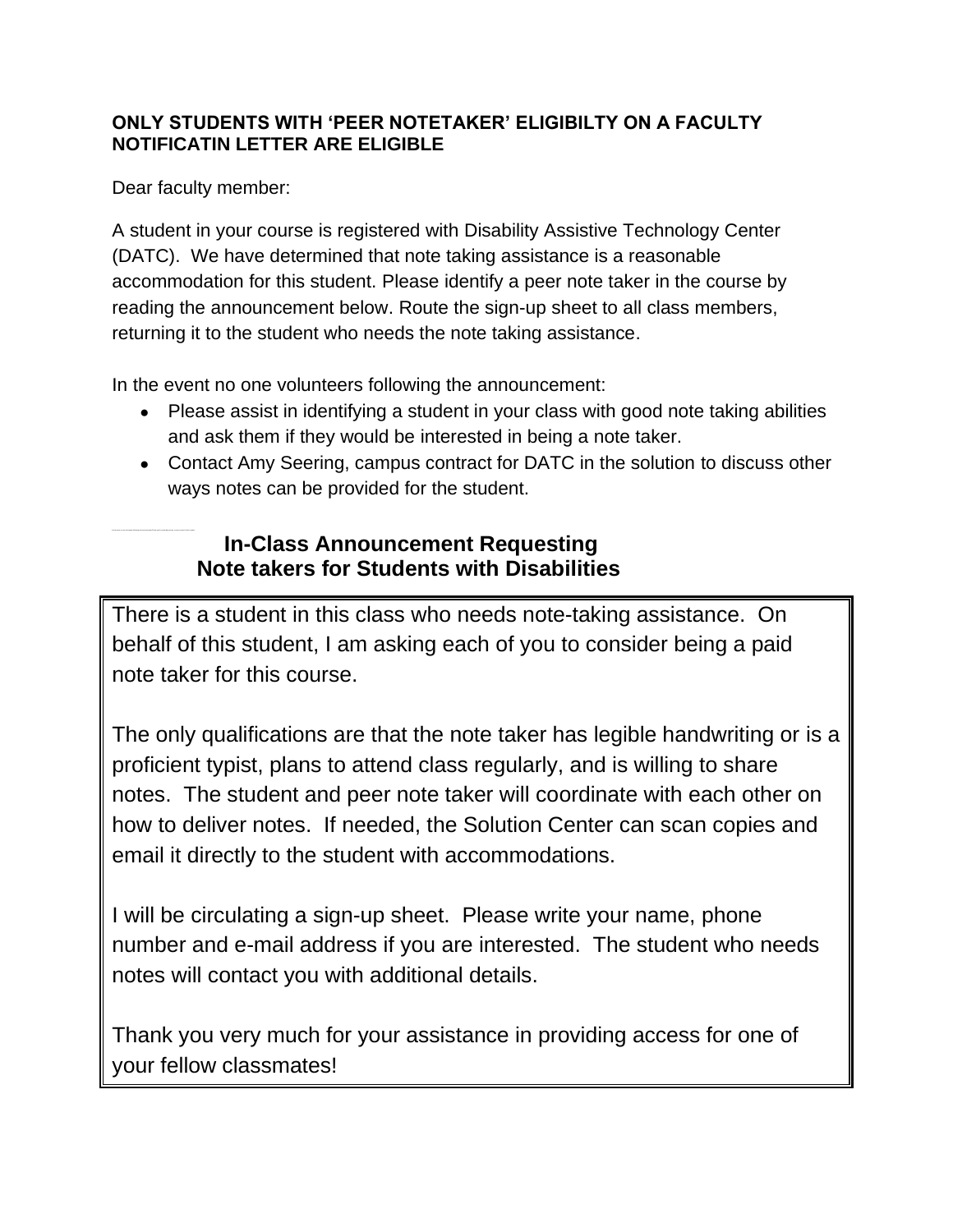*For additional information, please contact Amy Seering at 715-261-6237 or aseering@uwsp.edu*